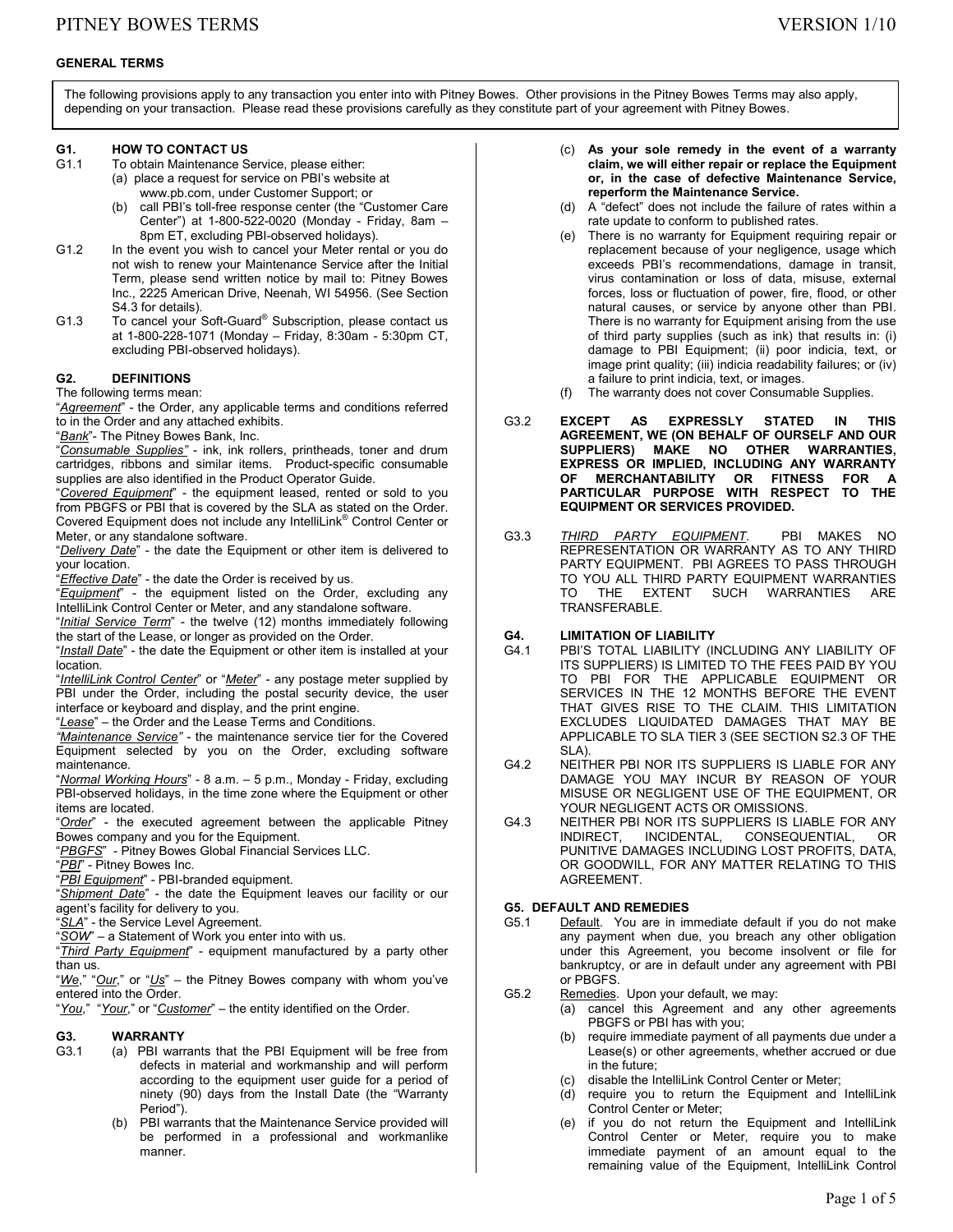any other services, including sales and use tax. We charge a

fee for property tax processing and filing.

purported assignment is void.

OUT OF THIS AGREEMENT.

G7.1 Force Majeure. We are not responsible for any delay or failure to perform resulting from causes beyond our control. G7.2 Assignment. You may not assign this Agreement. Any

G7.3 No Right to Setoff. Payments are not subject to setoff or

G7.4 Legal Action. ANY LEGAL ACTION YOU FILE AGAINST US MUST BE STARTED WITHIN ONE (1) YEAR AFTER THE EVENT GIVING RISE TO YOUR CLAIM. YOU WAIVE ANY RIGHT TO TRIAL BY JURY IN ANY ACTION ARISING

G7.5 Merger; Amendment; Severability. The Agreement incorporates all of the terms agreed by both parties and can only be changed by written agreement. If one or more provisions of this Agreement are deemed to be invalid or unenforceable, the remaining provisions will not be affected. G7.6 Survival. Our respective rights and obligations under Section

G6 (Taxes) survive termination of the Agreement. G7.7 Choice of Law. This Agreement shall be governed and

G4 (Limitation of Liability), G5 (Default and Remedies) and

construed in accordance with the laws of the State of Delaware without regard to its conflicts of laws principles.

**G7. MISCELLANEOUS** 

reduction.

Center or Meter at the end of the Lease Term, as determined by us;

- (f) charge you a late charge for each month that your payment is late;
- (g) charge you interest on any late payment from its due date until paid in full at the lesser of 18% per year or the maximum rate allowed by law;
- (h) charge you a check return fee for payments made by you with insufficient funds;
- (i) reasonably attempt to mitigate our damages and costs in the event of your default, although you acknowledge that we are not obligated to do so; and
- (j) pursue any other remedy, including repossessing the Equipment without notice to you. By repossessing the Equipment, IntelliLink Control Center or Meter, we are not waiving our right to collect the balance due.
- G5.3 Enforcing Our Rights. You agree to pay all our costs, including attorneys' fees, in enforcing our rights under the Agreement with you.
- G5.4 Suspension of Services. PBI reserves the right to suspend any services during any period in which your account is more than thirty (30) days past due.

# **G6. TAXES**

G6.1 You are responsible for paying any taxes on the Equipment, IntelliLink Control Center, Meter, Maintenance Service and

### **SERVICE LEVEL AGREEMENT (SLA)**

The following provisions describe the Service Level Agreement ("SLA") tiers that PBI offers on Covered Equipment (excluding software). The SLA tier you select will be listed on the Order. A separate Software License and Maintenance Agreement ("SMA") covers software maintenance and will be attached to the Order if you are acquiring software.

### **S1. DEFINITIONS**

All capitalized terms that are not defined in these provisions are defined in the "Definitions" section of the Pitney Bowes Terms.

#### **S2. SERVICE LEVEL TIERS**

The following describes the three SLA tiers offered by PBI for the Covered Equipment.

- S2.1 Tier 1
- (a) *General*. Under Tier 1, PBI will provide at its option either repair or replacement services for the Covered Equipment during the Initial Service Term or any Renewal Service Term (the "Maintenance Service Term"). You are also entitled to two preventative maintenance service calls per calendar year, to be
- made at your initiation.<br>Obtaining Service. (b) *Obtaining Service*. You can obtain service online or by telephone as set forth in the "How to Contact Us" section of the Pitney Bowes Terms.
- (c) *Replacement Service*.

(i) If PBI determines that replacement is necessary, PBI will, at no additional cost, promptly ship new, reconditioned, or remanufactured equipment of the same or a functionally equivalent model to replace the affected Covered Equipment.

(ii) Within five (5) days of receiving the replacement equipment, you must pack the Covered Equipment to be replaced in the shipping carton that contained the replacement equipment, place the pre-paid return address label on the carton, and return it to PBI.

(iii) You are responsible for the return of Covered Equipment until PBI receives it.

(d) *Repair Service*.

(i) If PBI determines that repair service is necessary, PBI may provide repair by remote access, diagnostics and coordinated remote service, or by on-site repair service.

(ii) Repair service is provided only for damage resulting from normal wear and tear. Repair service may include the use of new, reconditioned, or remanufactured parts and assemblies.

(iii) PBI will provide parts or assemblies for discontinued equipment (or equipment not marketed as new) only if available.

(iv) If PBI deems it necessary, PBI will dispatch a service technician to arrive at your location for on-site service. You will not incur hourly charges unless service is performed outside Normal Working Hours, which will be done only with your consent.

S2.2 Tier 2

- (a) If you select Tier 2, we will provide the following support: (i) All coverage provided under Tier 1, PLUS:
	- (ii) *Ongoing Equipment Training Services*. PBI will provide the following training. PBI will schedule the training at a time convenient for you and PBI. Training will include an overview for the operator(s) on how to use the Covered Equipment. The number of training sessions that are included during each twelve (12) month period during the Maintenance Service Term are as follows:
		- (1) Mail Finishing products (which includes Meters and scales) - up to six (6) training sessions;
		- (2) Mail Finishing accounting software solutions up to four (4) training sessions;
		- (3) Mail Creation hardware products (which includes tabletop folders, tabletop inserters, and address printers) - up to four (4) training sessions; and
		- (4) Distribution Solutions hardware products up to four (4) training sessions.

(iii) *Additional Covered Items*. PBI will provide printheads for Meters or Covered Equipment without additional charge.

- S2.3 Tier 3
- (a) If you select Tier 3, PBI will provide the following support:
	- (i) All coverage provided under Tier 1 and Tier 2, PLUS:
		- (ii) *Preventive Maintenance Services*.
			- PBI will perform maintenance on the Covered Equipment at regular intervals.
		- (iii) *Response Time Commitment*.
			- (1) If PBI determines that on-site service is necessary, PBI will use commercially reasonable efforts to have a service technician on-site within four (4) hours (during Normal Working Hours only) of PBI's receipt of the call at the Customer Care Center (the "Response Time Commitment").
			- (2) The Response Time Commitment relates solely to the arrival of a technician at your location; it is not a guaranteed resolution of the problem within the four (4) hour time period, nor does it guarantee that all parts necessary to make a repair will be on-site within this time frame.
			- (3) The Response Time Commitment does not apply to Service designated as service by replacement, software maintenance, preventive maintenance,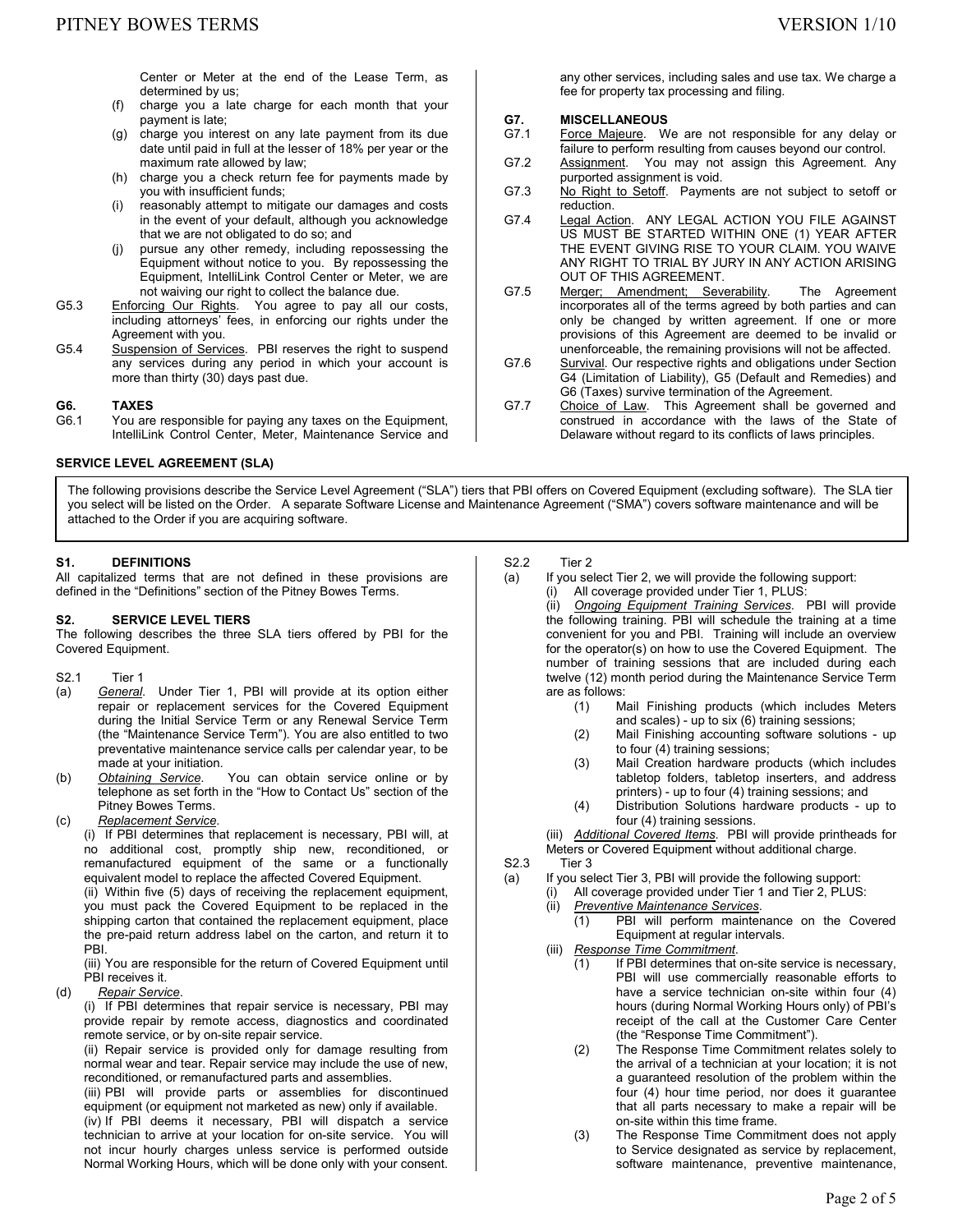operator training, or other services not essential to repair the Covered Equipment. These services will be scheduled in advance.

(4) If the Covered Equipment is moved from its original location, PBI may remove the Response Time Commitment. If this happens, you will receive a refund equal to the difference between the cost of the Response Time Commitment and the cost of maintenance coverage without this obligation.

### (iv) *Liquidated Damages for Failure to Meet Response Time*.

- (1) PBI agrees that if it does not meet the Response Time Commitment, PBI will provide you with a credit equal to six (6) months of the cost of the premium for the Response Time Commitment.
- (2) You must use a credit request form in order to request a credit. You may obtain a credit form from your service technician or by calling the Customer Care Center. The credits are limited to credits for two (2) failures to meet the Response Time Commitment in any twelve (12) month period during the Maintenance Service Term. **The remedies described in this Section are your sole remedy for PBI's failure to meet the Response Time Commitment**.

#### **S3. FEES**

- S3.1 You will pay the fees for the Initial Service Term, and any Renewal Service Term(s). These fees are incorporated into your payment cycle (e.g., Quarterly Payment for leased equipment).
- S3.2 *Late Fees*. Our remedies for your failure to pay on time are set forth in the "Default; Remedies" section of the Pitney Bowes Terms.
- S3.3 *Fees for Services Not Covered by this SLA.* If the service technician provides service for repairs caused by one of the conditions listed in Section S7.1(a)(ii), PBI will charge you for the service at PBI's current hourly rates and for any required parts.

# **S4. MAINTENANCE SERVICE**<br>S4.1 Term. PBI will provide you

- Term. PBI will provide you with Maintenance Service for the Initial Service Term and any Renewal Service Terms.
- S4.2 *RENEWAL SERVICE TERM(S)*. MAINTENANCE SERVICE AUTOMATICALLY RENEWS FOR CONSECUTIVE ONE (1) YEAR TERMS (EACH, A "RENEWAL SERVICE TERM"), UNLESS:
	- (a) YOU TERMINATE MAINTENANCE SERVICE AS SPECIFIED IN SECTION S4.3 AT LEAST SIXTY (60) DAYS PRIOR TO THE RENEWAL OF THE TERM; OR
	- (b) YOUR LEASE EXPIRES OR IS TERMINATED (IN WHICH CASE, THE MAINTENANCE SERVICE TERM WILL TERMINATE ON THE SAME DAY AS THE LEASE); OR
	- (c) THE RENEWAL IS PROHIBITED BY APPLICABLE LAW.
- S4.3 *Ending Your Maintenance Service*.
	- (a) If you do not wish to renew Maintenance Service, you must deliver a written notice (including your account number) (the "Termination Notice") by certified mail to the address listed in the "How to Contact Us" section of the Pitney Bowes Terms. Your Termination Notice must include your customer account number and lease number (if applicable), and is effective ten (10) business days after PBI receives it.
	- (b) PBI reserves the right not to renew your SLA at any time and for any reason.

#### **EQUIPMENT AND POSTAGE METER RENTAL TERMS AND CONDITIONS**

#### S4.4 *Maintenance Service Changes*.

- (a) PBI may modify its Maintenance Service by giving written notice to you (a "Maintenance Change Notice"), which will state whether the change is material.
- (b) After receiving a Maintenance Change Notice, if the change is material, you may terminate Maintenance Service as described in Section S4.3 above.

# **S5. WARRANTIES**<br>S5.1 The warranty fo

The warranty for the Equipment and services is set forth in the "Warranty" section of the Pitney Bowes Terms.

# **S6. LIMITATION OF LIABILITY**<br>S6.1 PBI's limitation of liability is

PBI's limitation of liability is set forth in the "Limitation of Liability" section of the Pitney Bowes Terms.

# **S7. ADDITIONAL MAINTENANCE TERMS**<br>S7.1 These terms apply to all Maintenance Sq

These terms apply to all Maintenance Service tiers:

- (a) Limitations. Maintenance Service does not include:
- (i) software maintenance and/or updates; and
	- (ii) services and repairs that are made necessary due to:
	- (A) negligence or accident, damage in transit, virus contamination and loss of data;
	- (B) use of Covered Equipment in a manner not authorized by this SLA or the Equipment user guide;
	- (C) natural causes such as fire or flood as well as other causes outside of PBI's control;
	- (D) use of Covered Equipment in an environment with unsuitable humidity and/or line voltage;
	- (E) loss of electrical power, power fluctuation, operator error;
	- (F) sabotage, repair or attempted repair by anyone other than PBI;
	- (G) the use of third party supplies (such as ink), hardware, or software resulting in: (i) damage to the Equipment; (ii) poor indicia, text, or image print quality; (iii) indicia readability failures; or (iv) a failure to print indicia, text, or images;
	- (H) failure to use applicable software updates; or
	- (I) use of Covered Equipment with any system for which PBI has advised it will no longer provide support or has advised is no longer compatible.
- (b) *Additional Exclusions*. Unless covered under one of the above maintenance tiers, Maintenance Service excludes the supply of rate program software for electronic scales and weighing systems, software maintenance and/or updates and Consumable Supplies, including printheads for Meters and IntelliLink Control Centers.
- (c) *Replacement Equipment*.
	- (i) If you replace any of your Covered Equipment during the Maintenance Service Term, and the replacement Equipment qualifies for maintenance services, PBI will automatically enroll you for maintenance coverage on the new Equipment at PBI's then current annual rates.
	- (ii) If you acquire an attachment, or add a unit, to your Covered Equipment, PBI will provide coverage for any qualifying attachment or unit and adjust your rate accordingly.
	- (iii) If you choose not to continue coverage on the replacement Equipment, attachment or unit, you may cancel Maintenance Service with respect to the item within thirty (30) days of the date of your initial invoice for the item from PBI. If you cancel, any further maintenance or repair services on the Equipment, attachment or unit will be subject to PBI's current rates.

The following provisions apply whenever you acquire an IntelliLink® Control Center or Meter from Pitney Bowes. Other terms may also apply, depending on the transaction.

#### **R1. DEFINITIONS**

All capitalized terms that are not defined in these provisions are defined in the "Definitions" section of the Pitney Bowes Terms.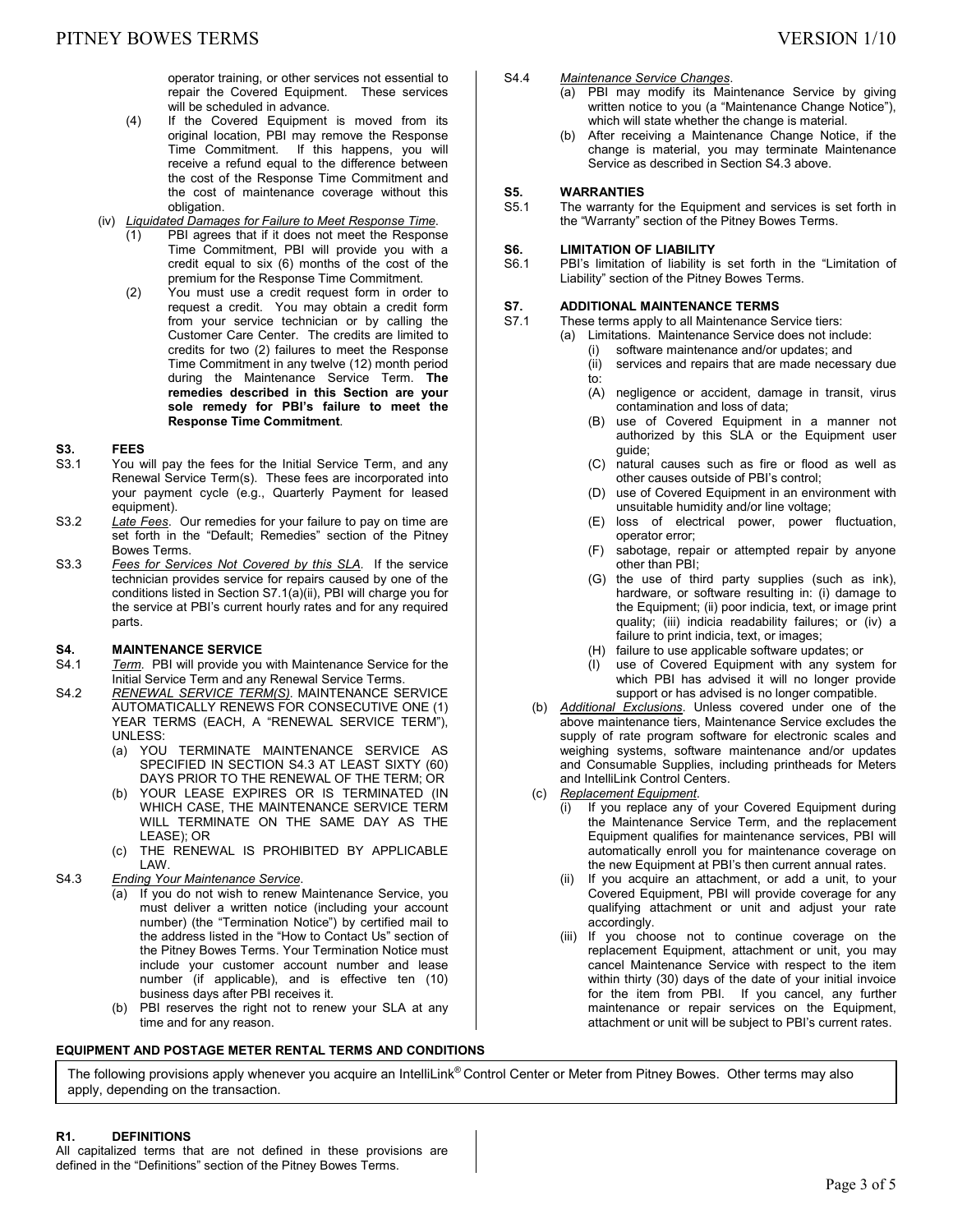# **R2. EQUIPMENT RENTAL AND INTELLILINK SUBSCRIPTION (METER RENTAL)**

# **Fees**.

- (a) If you are not leasing the Equipment and paying for it in your lease payment to PBGFS, we will invoice you the Equipment rental ("rental") and IntelliLink Subscription fees listed on the Order.
- (b) After the Initial Term, we may increase the rental and IntelliLink Subscription fees upon 30 days' prior written notice.
- (c) When you receive notice of an increase, you may terminate your rental only as of the date the increase becomes effective.

#### R2.2 *Postage*.

- (a) To obtain postage for your Meter, you must contact our Postage By Phone® data center.
- (b) You may transfer funds to the Bank for deposit into a Postage By Phone Reserve Account that you maintain at the Bank ("your Reserve Account") or you may transfer funds to the United States Postal Service ("USPS") through a lockbox bank ("Lockbox Bank"). See the "USPS Acknowledgment of Deposit" section of the Pitney Bowes Terms for more information.
- (c) After the Initial Term, we may increase postage refill fees upon 30 days prior written notice.
- (d) If you participate in any PBI, PBGFS, or Bank postage advance programs (such as Purchase Power® ), we will advance payment on your behalf to the USPS®, subject to repayment by you under the terms of the postage advance program and billed separately from your IntelliLink Subscription fees.
- R2.3 *Meter Repair or Replacement*.
	- (a) If the IntelliLink Control Center or Meter malfunctions or fails due to reasons other than your negligence or accident, usage which exceeds our recommendations, damage in transit, virus contamination or loss of data, misuse, external forces, loss or fluctuation of power, fire, flood, or other natural causes, service by anyone other than us, or the use of third party supplies (such as third party ink) resulting in damage to the IntelliLink Control Center or Meter, we will repair or replace it.

### R2.4 *Terms of Use; Federal Regulations*.

- (a) You may use the IntelliLink Control Center or Meter solely for the purpose of processing your mail, provided that you are authorized by the USPS to use the IntelliLink Control Center or Meter, and that you comply with (i) this Agreement, (ii) any user documentation and (iii) all USPS regulations.
- (b) You agree to use the Equipment and the IntelliLink Control Center or Meter only for business or commercial purposes, and not for personal, family, or household purposes.
- (c) You agree to use only attachments or printing devices authorized by us.
- (d) You must receive our written consent before moving the Equipment or the IntelliLink Control Center or Meter to a different location.
- (e) Federal regulations require that we own the IntelliLink Control Center or Meter.
- (f) Tampering with or misusing the IntelliLink Control Center or Meter is a violation of federal law.

#### **UNITED STATES POSTAL SERVICE ACKNOWLEDGMENT OF DEPOSIT**

U1.1 By electing to lease or use computerized meter resetting system ("CMRS") meter equipment, you may transfer funds to the Bank for deposit into a Postage By Phone® Reserve Account which you maintain at the Bank, or you may transfer funds to the USPS through a Lockbox Bank for the purpose of prepayment of postage on CMRSequipped meters ("Deposit").

U1.2 After the effective date of the lease or meter rental Terms and Conditions between you and PBI, you may, from time to time, make deposits in your Reserve Account or may make Deposits in the Lockbox Bank account identified as: "United States Postal Service CMRS-PB."

- R2.5 *Rate Updates and Soft-Guard® Program*.
	- (a) Your Meter or Equipment may require periodic rate information updates that you can obtain under our Soft-Guard program, or you will receive individual rate updates as a separate charge.
	- (b) If you have purchased a Soft-Guard Subscription, we will provide up to 6 rate updates during each 12 month period following the date of installation of the Equipment.
	- (c) We will provide rate updates only if required due to a postal or carrier change in rate, service, Zip Code or zone change.
	- (d) Your Soft-Guard Subscription does not cover any change in rates due to custom rate changes, new classes of carrier service, or a change in Zip Code or zone due to Equipment relocation.
	- (e) If your Soft-Guard Subscription has been cancelled, or if you have received the maximum number of rate updates under your Soft-Guard Subscription, you will be billed for any additional rate update you request.

#### R2.6 *Warranty*.

- (a) The warranty for the Equipment and services is set forth in the "Warranty" section of the Pitney Bowes Terms.
- R2.7 *Limitation of Liability*.
	- (a) PBI's limitation of liability is set forth in the "Limitation of Liability" section of the Pitney Bowes Terms.
- R2.8 *Collection of Information*.
	- (a) You authorize us to access and download information from your Meter. We may disclose this information to the USPS or other authorized governmental entity.
	- (b) We will not share with any third parties (except the USPS or other governmental entity) individually identifiable information that we obtain about you in this manner unless required to by law or court order.
	- (c) We may elect to share aggregate data about our customers' postage usage with third parties.
- R2.9 *IntelliLink® Control Center/Meter Care and Risk of Loss*.
	- (a) You agree to take proper care of the IntelliLink Control Center and/or Meter(s) as stated in this Agreement and any user documentation.
	- (b) You assume all risk of loss or damage to the IntelliLink Control Center and/or Meter(s) while you have possession.

# **R3. VALUE BASED SERVICES**

Value Based Services include services such as USPS e-Return Receipt and USPS<sup>®</sup> Confirmation Services.

- R3.1 *Fees*.
	- (a) Any fees charged by the USPS for any Value Based Service you purchase are payable by you in the same way that you pay for postage.
	- (b) The USPS is solely responsible for its services.
	- (c) We are not responsible for any malfunctions of any part of the communication link connecting the IntelliLink Control Center with the USPS data system.
- R3.2 *Ending the Value Based Services*. We have the right to terminate the Value Based Services if the USPS discontinues offering the service or you breach your obligations under this Agreement and fail to cure the breach within thirty (30) days after you have been notified of it in writing.

U1.3 The USPS may, at its discretion, designate itself or a successor as recipient of Deposits made by you to the Lockbox Bank account described above.

U1.4 Any deposit made by you in your Reserve Account is subject to the Postage By Phone® Reserve Account – Agreement and Disclosure Statement governing your Reserve Account.

U1.5 Any deposit made by you in the Lockbox Bank account will be credited by the USPS only for the payment of postage for CMRS equipment.